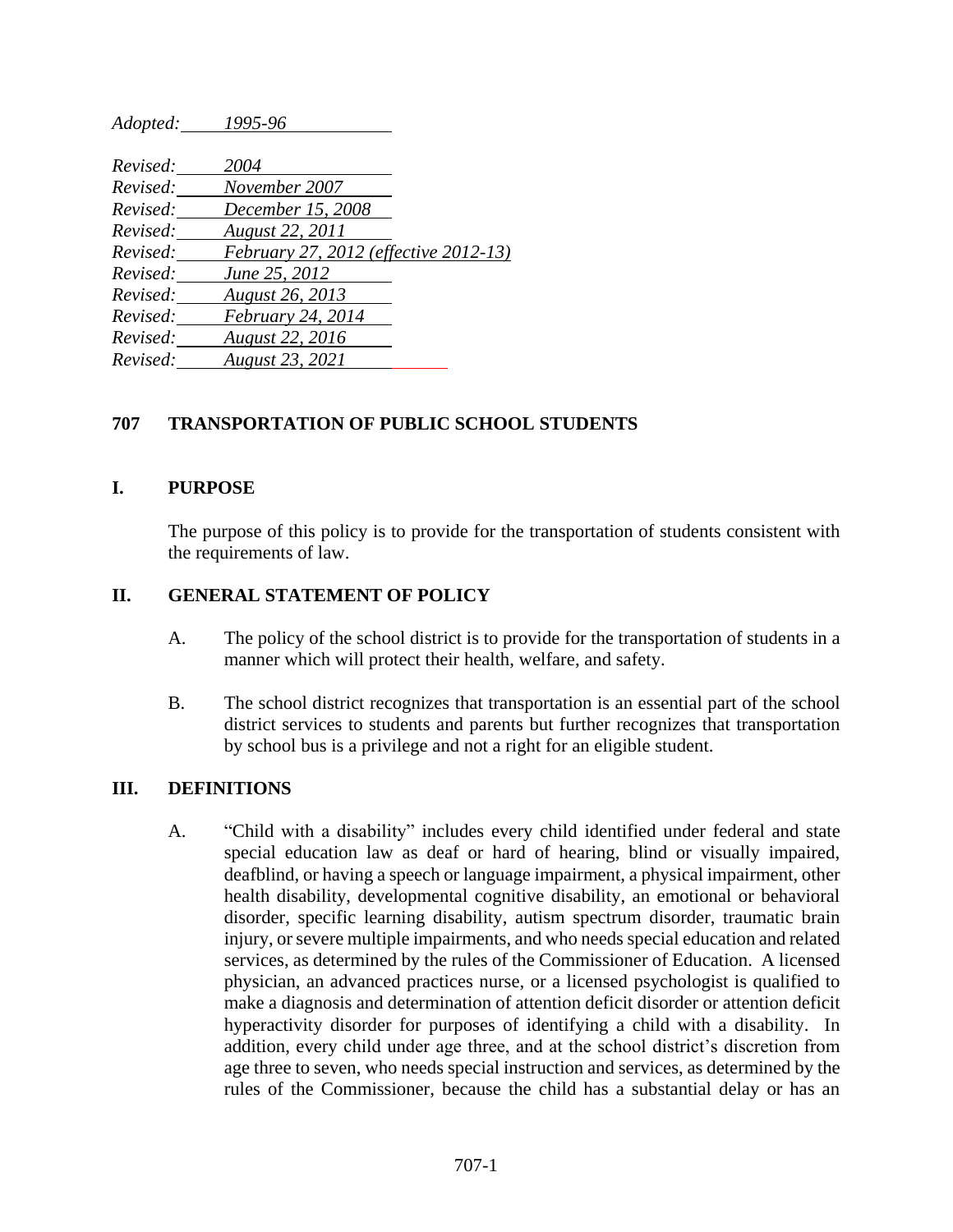identifiable physical or mental condition known to hinder normal development is a child with a disability. A child with a short-term or temporary physical or emotional illness or disability, as determined by the rules of the Commissioner, is not a child with a disability. (Minn. Stat. § 125A.02)

- B. "Home" is the legal residence of the child. In the discretion of the school district, "home" also may be defined as a licensed day care facility, school day care facility, a respite care facility, the residence of a relative, or the residence of a person chosen by the student's parent or guardian as the home of a student for part or all of the day, if requested by the student's parent or guardian, or an afterschool program for children operated by a political subdivision of the state, if the facility, residence, or program is within the attendance area of the school the student attends. Unless otherwise specifically provided by law, a homeless student is a resident of the school district if enrolled in the school district. (Minn. Stat. § 123B.92, Subd. 1(b)(1); Minn. Stat. § 127A.47, Subd. 2)
- C. "Homeless student" means a student, including a migratory student, who lacks a fixed, regular, and adequate nighttime residence and includes: students who are sharing the housing of other persons due to loss of housing, economic hardship, or a similar reason; are living in motels, hotels, trailer parks, or camping grounds due to the lack of alternative adequate accommodations; are living in emergency or transitional shelters; are abandoned in hospitals; are awaiting foster care placement; have a primary nighttime residence that is a public or private place not designed for or ordinarily used as a regular sleeping accommodation for human beings; are living in cars, parks, public spaces, abandoned buildings, substandard housing, bus or train stations, or similar settings, and migratory children who qualify as homeless because they are living in any of the preceding listed circumstances. (42 U.S.C. § 11434a)
- D. "Nonpublic school" means any school, church, or religious organization, or home school wherein a resident of Minnesota may legally fulfill the compulsory instruction requirements of Minn. Stat. §120A.22, which is located within the state, and which meets the requirements of Title VI of the Civil Rights Act of 1964 (42 U.S.C. § 2000d *et seq.*). (Minn. Stat. § 123B.41, Subd. 9)
- E. "Nonresident student" is a student who attends school in the school district and resides in another district, defined as the "nonresident district." In those instances when the divorced parents share joint physical custody of a student and the divorced parents reside in different school districts, the student shall be a resident of the school district designated by the student's parents. When parental rights have been terminated by court order, the legal residence of a student placed in a residential or foster facility for care and treatment is the district in which the student resides. (Minn. Stat. § 123B.88, Subd. 6; Minn. Stat. § 125A.51; Minn. Stat. § 127A.47, Subd. 3)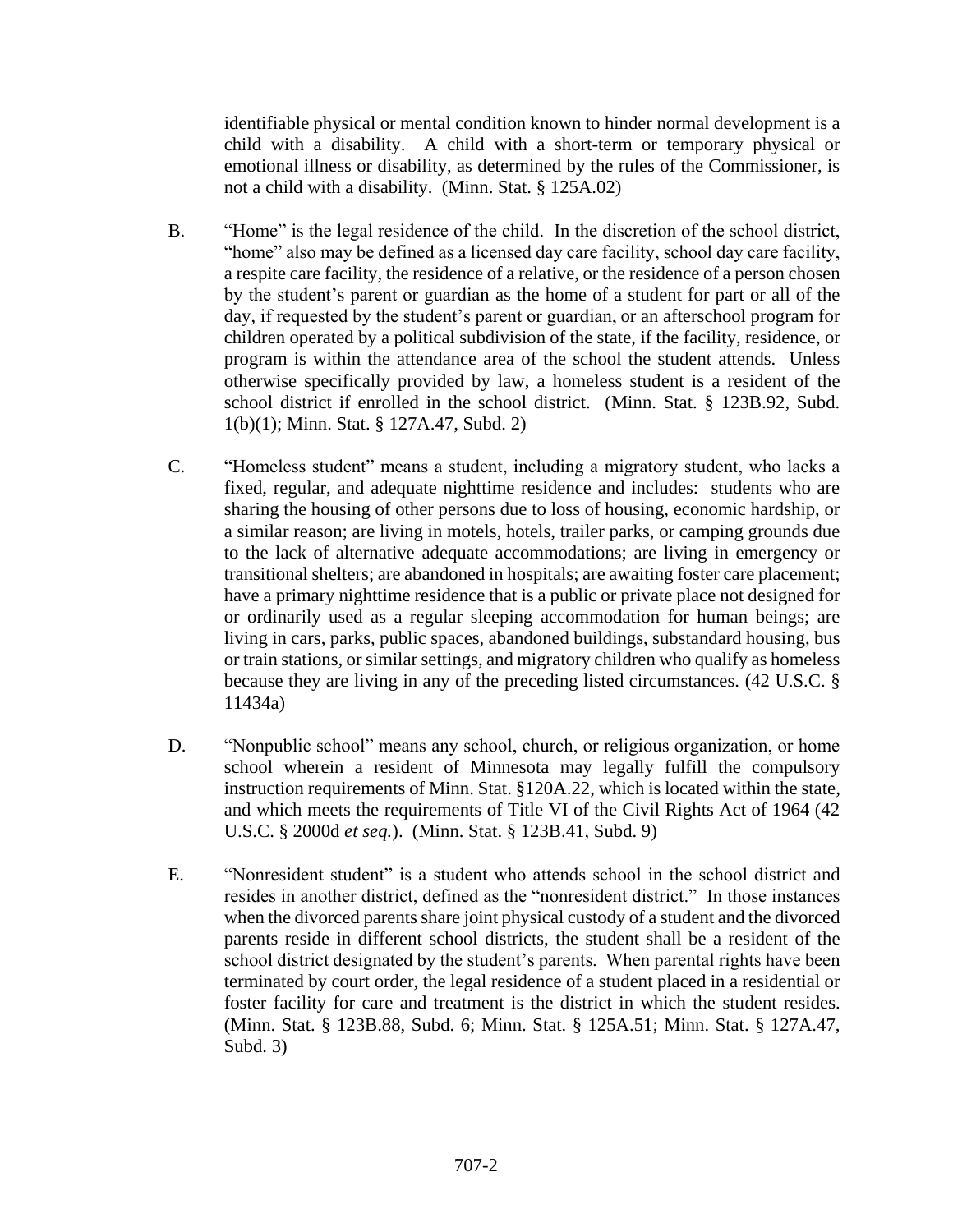- F. "Pupil support services" are health, counseling, and guidance services provided by the public school in the same district where the nonpublic school is located. (Minn. Stat. § 123B.41, Subd. 4)
- G. "School of origin," for purposes of determining the residence of a homeless student, is the school that the student attended when permanently housed or the school in which the student was last enrolled.  $(42 \text{ U.S.C.} \frac{8}{3} \frac{11432(g)(3)(G)}{G})$
- H. "Shared time basis" is a program where students attend public school for part of the regular school day and who otherwise fulfill the requirements of Minn. Stat. § 120A.22 by attendance at a nonpublic school. (Minn. Stat. § 126C.01, Subd. 8)
- I. "Student" means any student or child attending or required to attend any school as provided in Minnesota law and who is a resident or child of a resident of Minnesota. (Minn. Stat. § 123B.41, Subd. 11)

# **IV. ELIGIBILITY**

- A. Upon the request of a parent or guardian, the school district shall provide transportation to and from school, at the expense of the school district, for all resident students who reside two miles or more from the school, except for those students whose transportation privileges have been revoked or, in the case of a secondary student, have been voluntarily surrendered by the student's parent or guardian. (Minn. Stat. § 123B.88, Subd. 1)
- B. The walking area for elementary students is both sides of CSAH 30, west of County Line Road, north of railroad tracks and the area east of a line from the intersection of Railroad Ave and what would be  $6<sup>th</sup>$  Street (or two blocks east of  $4<sup>th</sup>$  St) to the intersection of River Street and County Rd 30 SE.

The walking area for middle/high school students is both sides of CSAH 30, west of County Line Road, north of the railroad tracks and east of the river on the west side of the City of Delano.

- C. All students living outside the walking area as defined in B. shall be eligible for transportation to and from school at the expense of the school district, except for those students whose transportation privileges have been revoked or, in the case of a secondary student, have been voluntarily surrendered by the student's parent or guardian. (Minn. Stat. § 123B.88, Subd.1)
- D. Bus passes (change in drop off or pickup) will not be allowed.
- E. Students may be required to walk .5 of a mile to the bus stop. If driveways are closer than .5 of a mile, pick up points will be designated.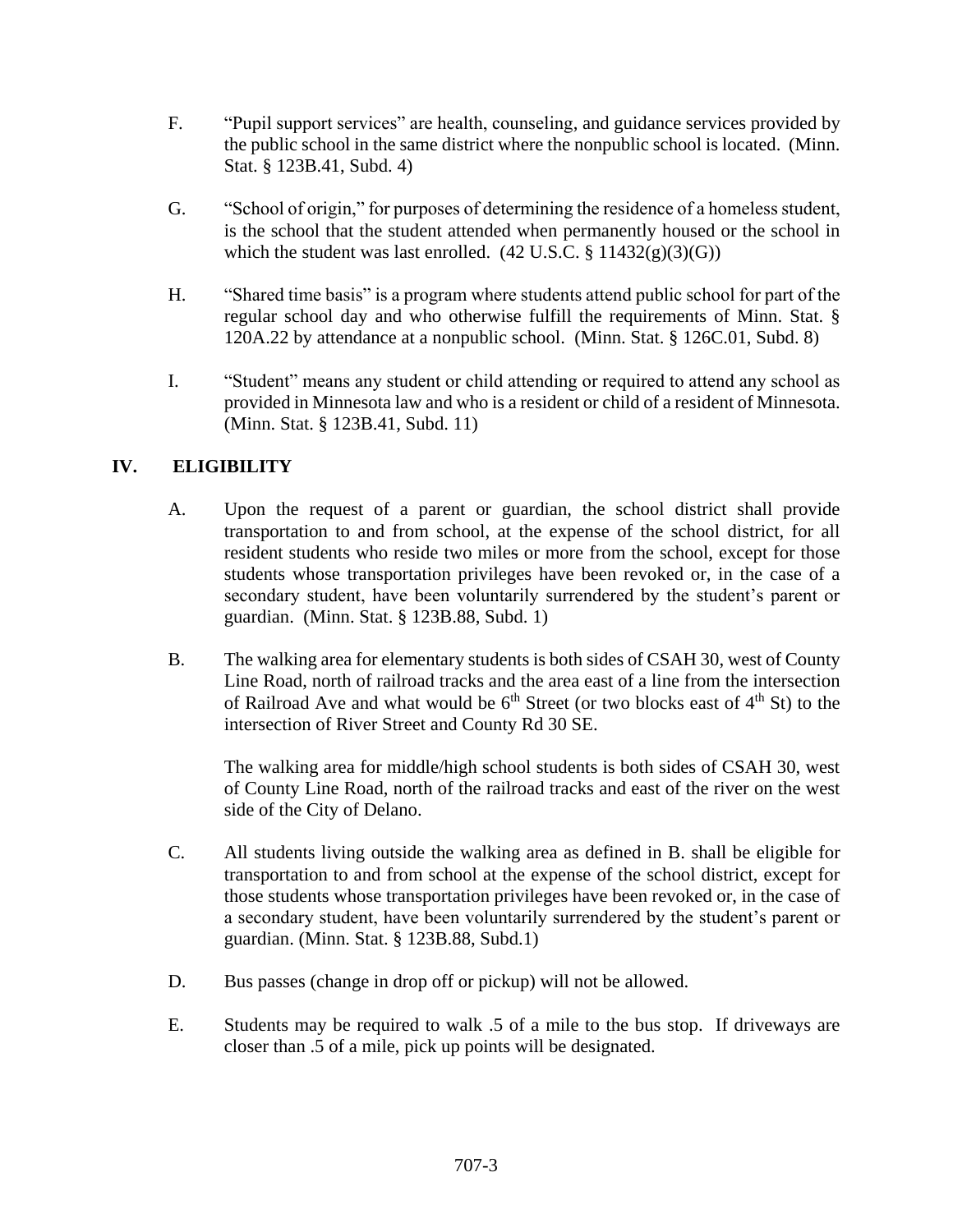- F. All bus routes use turnarounds. The bus company will be using driveways as turnarounds. The bus company is not responsible for any damage done to the driveway. If the bus cannot turn around in your driveway, the student(s) will be required to come to the prior bus stop. If there is a safe turnaround within 100 yards, it is the responsibility of the parent/guardian to get written permission from the property owner to use the driveway as a turnaround.
- G. The school district may, in its discretion, also provide transportation to any student to and from school, at the expense of the school district, for any other purpose deemed appropriate by the school board.

# **V. TRANSPORTATION OF NONRESIDENT STUDENTS**

- A. If requested by the parent of a nonresident student, the school district shall provide transportation to a nonresident student within its borders on a space-available basis. (Minn. Stat. § 124D.04, Subd. 7; Minn. Stat. § 123B.92 , Subd. 3)
- B. If the school district decides to transport a nonresident student within the student's resident district, the school district will notify the student's resident district of its decision, in writing, prior to providing transportation. (Minn. Stat. § 123B.88, Subd. 6)
- C. When divorced parents reside in different school districts and share physical custody of a student, the parents shall be responsible for the transportation of the student to the border of the school district during those times when the student is residing with the parent in the nonresident school district. (Minn. Stat. § 127A.47, Subd. 3(b))
- D. The school district may provide transportation to allow a student who attends a high-need English language learner program and who resides within the transportation attendance area of the program to continue in the program until the student completes the highest grade level offered by the program. (Minn. Stat. § 123B.92, Subd. 3(b))

# **VI. TRANSPORTATION OF RESIDENT STUDENTS TO NONDISTRICT SCHOOLS**

A. In general, the school district shall not provide transportation between a resident student's home and the border of a nonresident district where the student attends school under the Enrollment Options Program. A parent may be reimbursed by the nonresident district for the costs of transportation from the pupil's residence to the border of the nonresident district if the student is from a family whose income is at or below the poverty level, as determined by the federal government. The reimbursement may not exceed the pupil's actual cost of transportation or 15 cents per mile traveled, whichever is less. Reimbursement may not be paid for more than 250 miles per week. (Minn. Stat. § 124D.03, Subd. 8)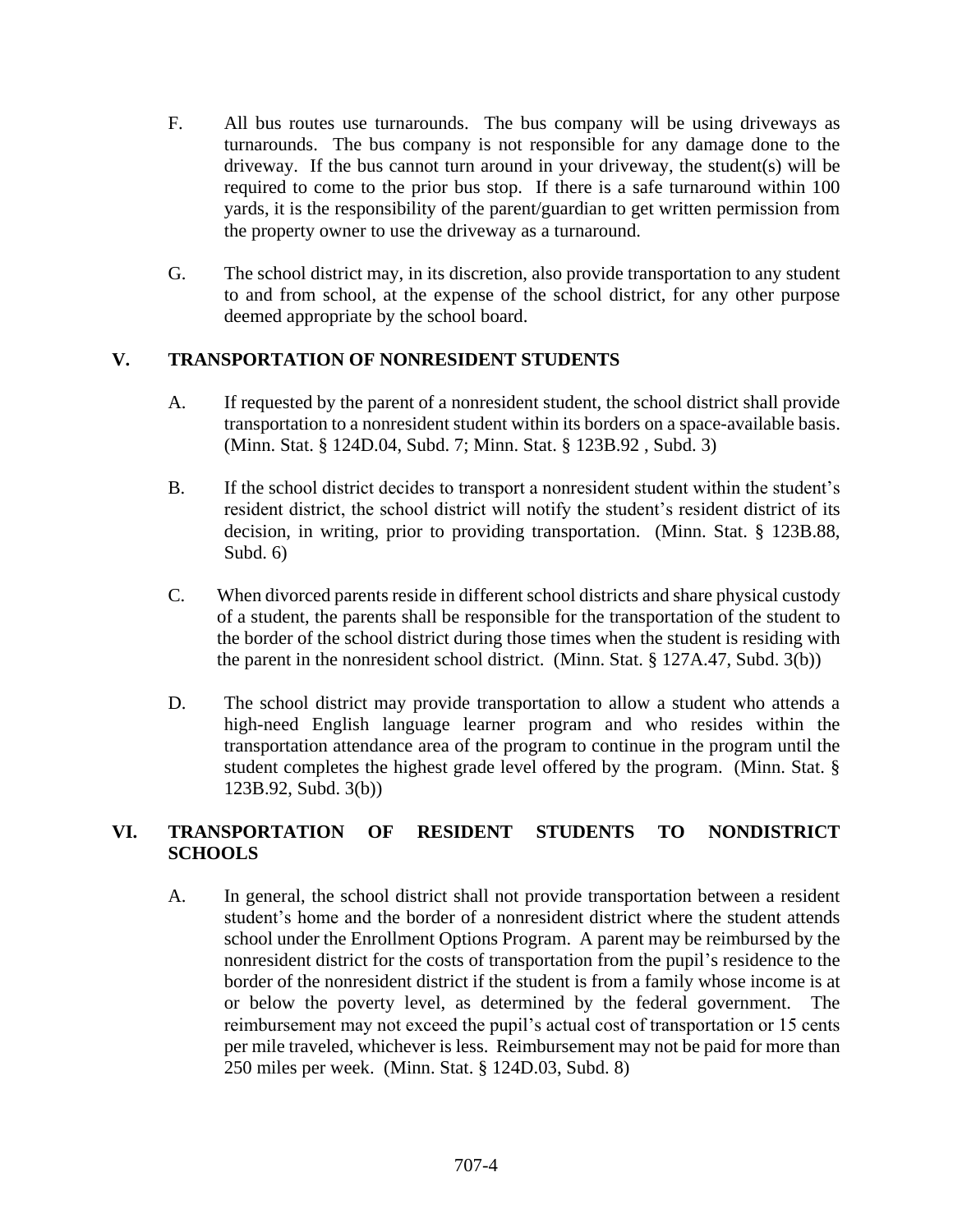- B. Resident students shall be eligible for transportation to and from a nonresident school district at the expense of the school district, if in the discretion of the school district, inadequate room, distance to school, unfavorable road conditions, or other facts or conditions make attendance in the resident student's own district unreasonably difficult or impracticable. The school district, in its discretion, may also provide for transportation of resident students to schools in other districts for grades and departments not maintained in the district, including high school, for the whole or a part of the year or for resident students who attend school in a building rented or leased by the school district in an adjacent district. (Minn. Stat. § 123B.88, Subds. 1 and 4)
- C. In general, the school district is not responsible for transportation for any resident student attending school in an adjoining state under a reciprocity agreement but may provide such transportation services at its discretion. (Minn. Stat. § 124D.041)

### **VII SPECIAL EDUCATION STUDENTS/STUDENTS WITH A DISABILITY/STUDENTS WITH TEMPORARY DISABILITIES**

- A. Upon a request of a parent or guardian, the board must provide necessary transportation, consistent with Minn. Stat. § 123B.92, Subd. 1(b)(4), for a resident child with a disability not yet enrolled in kindergarten for the provision of special instruction and services. Special instruction and services for a child with a disability not yet enrolled in kindergarten include an individualized education program (IEP) team placement in an early childhood program when that placement is necessary to address the child's level of functioning and needs. (Minn. Stat. § 123B.88, Subd. 1)
- B. Resident students with a disability whose handicapped conditions are such that the student cannot be safely transported on the regular school bus and/or school bus route and/or when the student is transported on a special route for the purpose of attending an approved special education program shall be entitled to special transportation at the expense of the school district or the day training and habilitation program attended by the student. The school district shall determine the type of vehicle used to transport disabled students on the basis of the handicapping condition and applicable laws. This provision shall not be applicable to parents who transport their own child under a contract with the school district. (Minn. Stat. § 123B.88, Subd. 19; Minn. Rules Part 7470.1600)
- C. Resident students with a disability, who are boarded and lodged at Minnesota state academies for educational purposes, but who also are enrolled in a public school within the school district, shall be provided transportation, by the school district to and from said board and lodging facilities, at the expense of the school district. (Minn. Stat. § 125A.65)
- D. If a student with a disability attends a public school located in a contiguous district and the district of attendance does not provide special instruction and services, the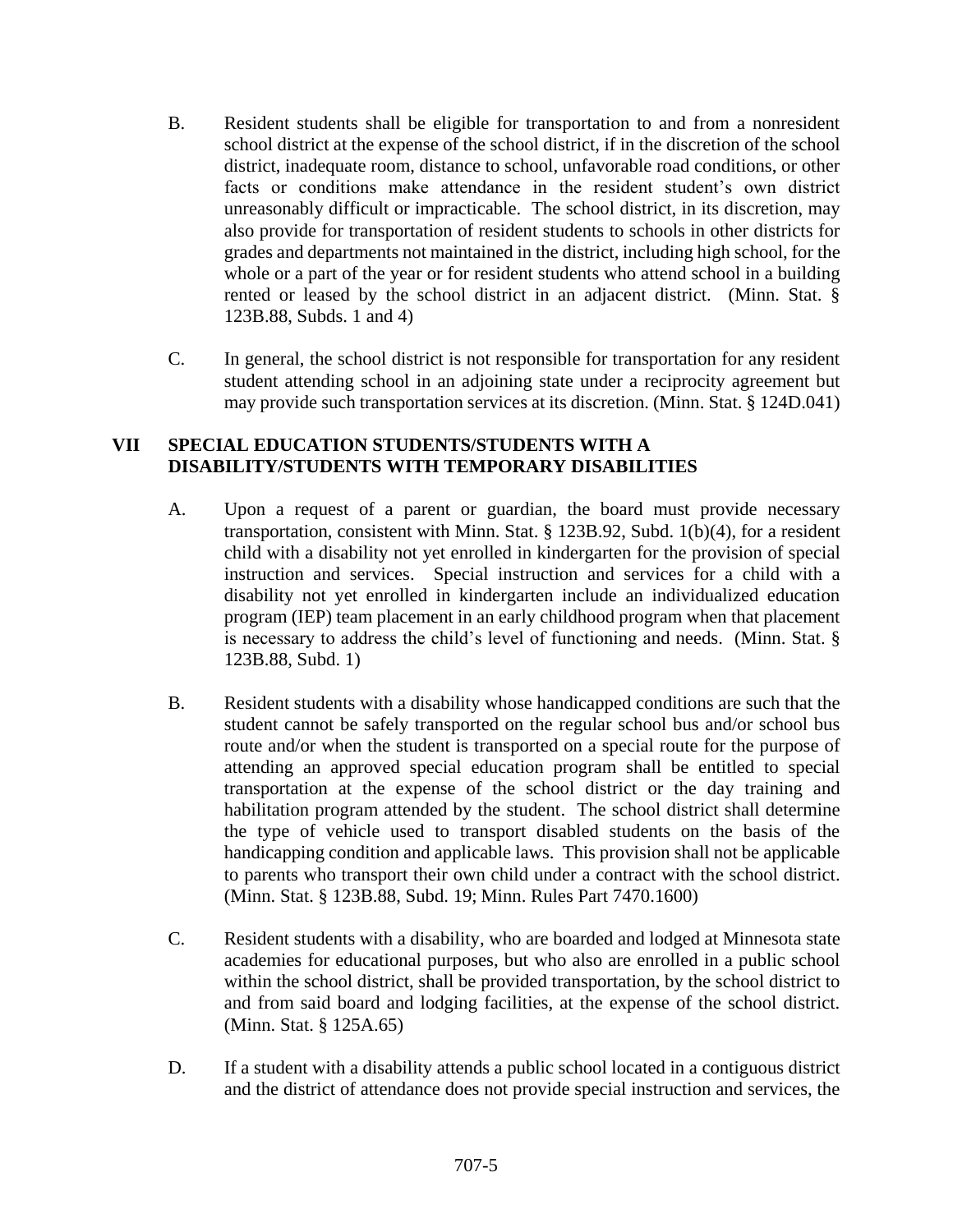school district shall provide necessary transportation for the student between the school district boundary and the educational facility where special instruction and services are provided within the school district. The school district may provide necessary transportation of the student between its boundary and the school attended in the contiguous district, but shall not pay the cost of transportation provided outside the school district boundary. (Minn. Stat. § 125A.12)

- E. When a student with a disability or a student with a short–term or temporary disability is temporarily placed for care and treatment in a day program located in another school district and the student continues to live within the school district during the care and treatment, the school district shall provide the transportation, at the expense of the school district, to that student. The school district may establish reasonable restrictions on transportation, except if a Minnesota court or agency orders the child placed at a day care and treatment program and the school district receives a copy of the order, then the school district must provide transportation to and from the program unless the court or agency orders otherwise. Transportation shall only be provided by the school district during regular operating hours of the school district. (Minn. Stat. § 125A.15(b); Minn, Stat. § 125A.51 (d))
- F. When a nonresident student with a disability or a student with a short-term or temporary disability is temporarily placed in a residential program within the school district, including correctional facilities operated on a fee-for-service basis and state institutions, for care and treatment, the school district shall provide the necessary transportation at the expense of the school district. Where a joint powers entity enters into a contract with a privately owned and operated residential facility for the provision of education programs for special education students, the joint powers entity shall provide the necessary transportation. (Minn. Stat. § 125A.15(c) and (d); Minn. Stat. § 125A.51(e))
- G. Each driver and aide assigned to a vehicle transporting students with a disability will be provided with appropriate training for the students in their care, will assist students with their safe ingress and egress from the bus, will ensure the proper use of protective safety devices, and will be provided with access to emergency health care information as required by law. (Minn. Rules Part 7470.1700)
- H. Any parent of a student with a disability who believes that the transportation services provided for that child are not in compliance with the applicable law may utilize the alternative dispute resolution and due process procedures provided for in Minn. Stat. Ch. 125A. (Minn. Rules Part 7470.1600, Subd. 2)

## **VIII. HOMELESS STUDENTS**

A. Homeless students shall be provided with transportation services comparable to other students in the school district.  $(42 \text{ U.S.C. } §\ 11432(e)(3)(C)(i)(III)(cc)$  and  $(g)(4)(A))$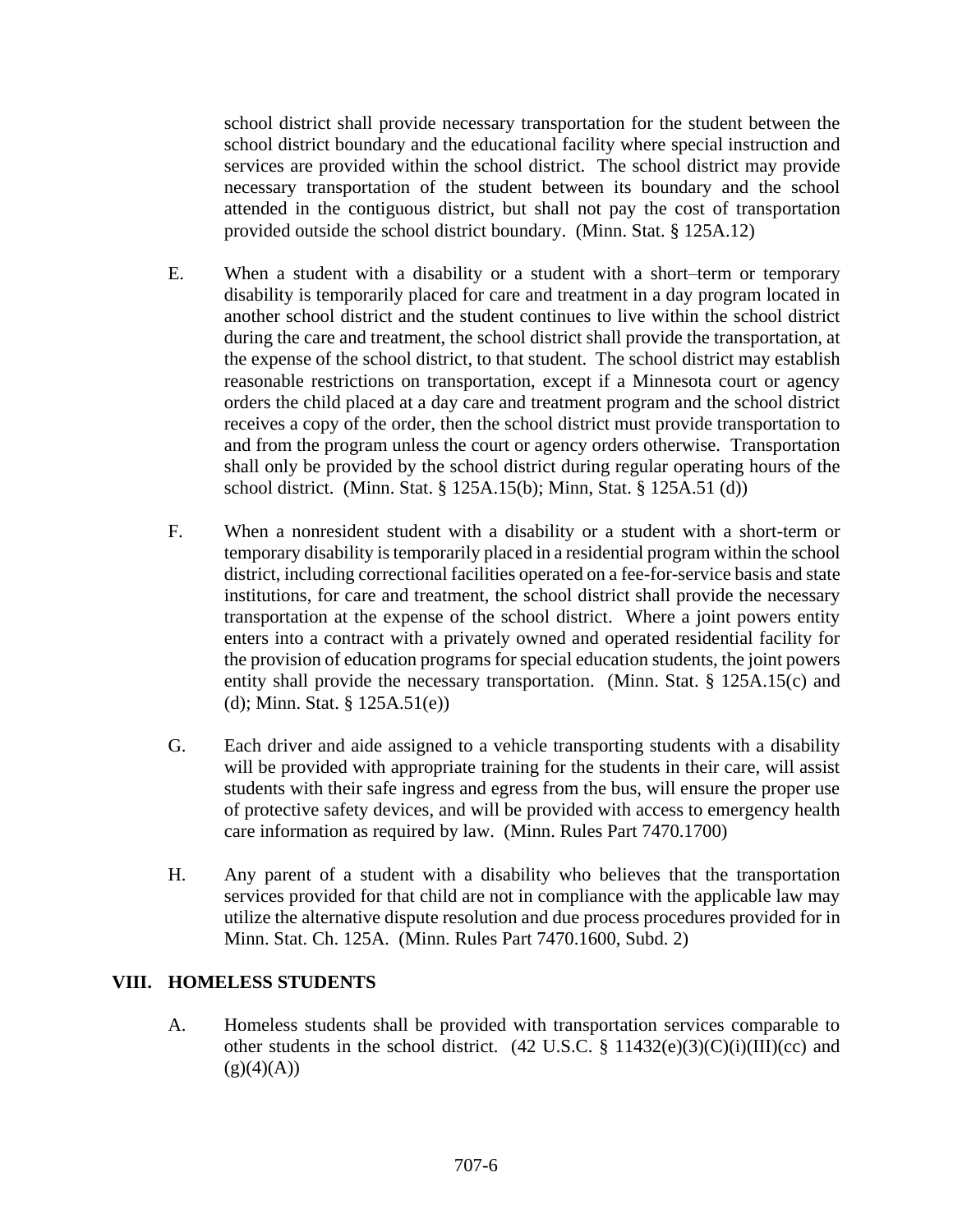- B. Upon request by the student's parent, guardian, or homeless education liaison, the school district shall provide transportation for a homeless student as follows:
	- 1. A resident student who becomes homeless and is residing in a public or private shelter location or has other non-shelter living arrangements within the school district shall be provided transportation to and from the student's school of origin and the shelter or other non-shelter location on the same basis as transportation services are provided to other students in the school district.  $(42 \text{ U.S.C.} \frac{6}{7} 11432(g)(1)(J)(iii)(I))$
	- 2. A resident student who becomes homeless and is residing in a public or private shelter location or has other non-shelter living arrangements outside of the school district shall be provided transportation to and from the student's school of origin and the shelter or other non-shelter location on the same basis as transportation services are provided to other students in the school district, unless the school district and the school district in which the student is temporarily placed agree that the school district in which the student is temporarily placed shall provide transportation. (Minn. Stat. § 125A.51(f); 42 U.S.C. § 11432(g)(1)(J)(iii)(II))
	- 3. If a nonresident student is homeless and is residing in a public or private homeless shelter or has other non-shelter living arrangements within the school district, the school district may provide transportation services between the shelter or non-shelter location and the student's school of origin outside of the school district upon agreement with the school district in which the school of origin is located. (Minn. Stat. § 125A.51(f))
	- 4. A homeless nonresident student enrolled under Minn. Stat. § 124D.08, Subd. 2a, must be provided transportation from the student's district of residence to and from the school of enrollment. (Minn. Stat. § 123B.92, Subd. 3(c)).

## **IX. AVAILABILITY OF SERVICES**

Transportation shall be provided on all regularly scheduled school days or make-up days. Transportation will not be provided during the summer school break. Transportation may be provided for summer instructional programs for students with a disability or in conjunction with a learning year program. Transportation between home and school may also be provided, in the discretion of the school district, on staff development days. (Minn. Stat. § 123B.88, Subd. 21)

## **X. MANNER OF TRANSPORTATION**

The scheduling of routes, establishment of the location of bus stops, manner and method of transportation, control and discipline of school children, the determination of fees, and any other matter relating thereto shall be within the sole discretion, control and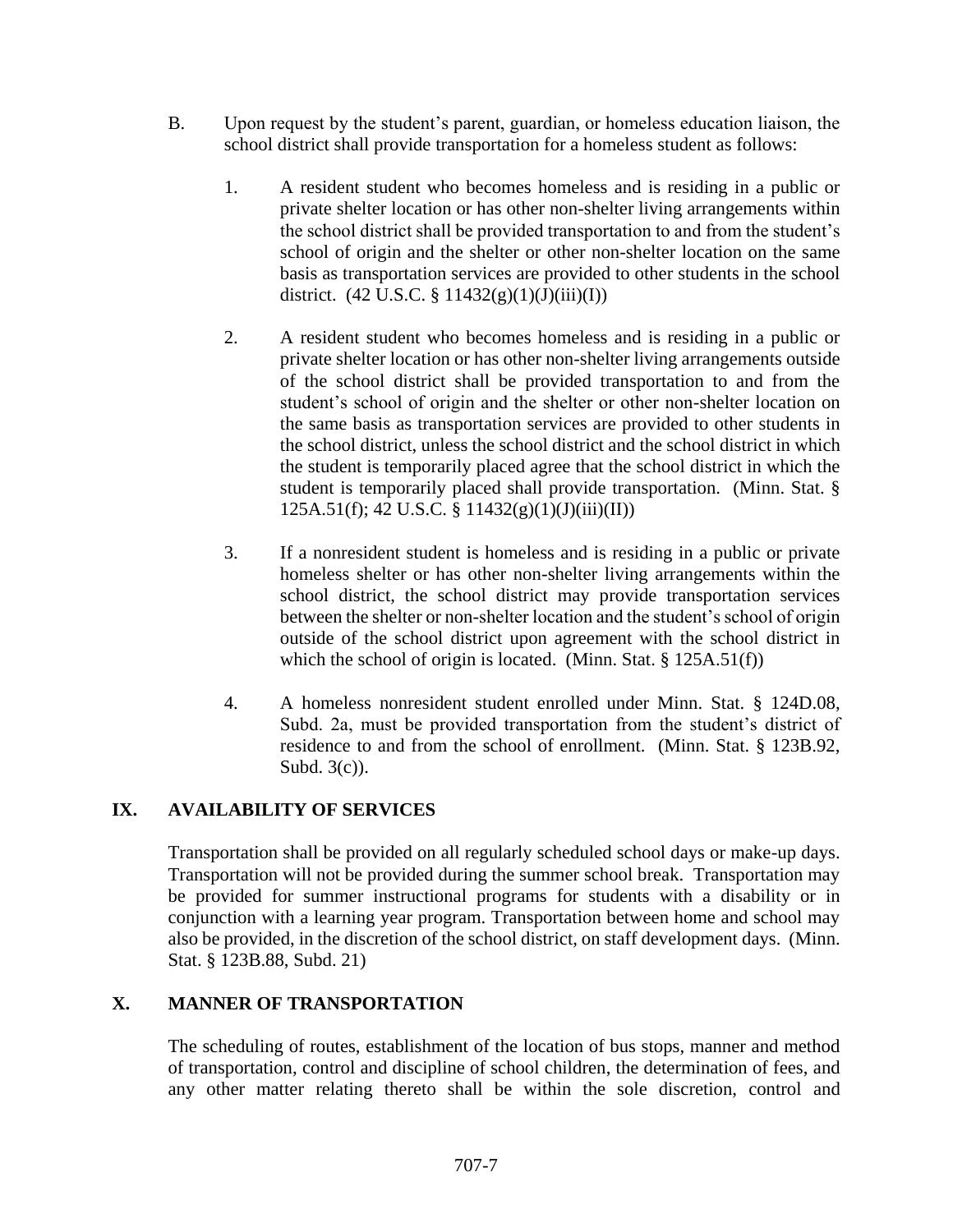management of the school board. The school district may, in its discretion, provide room and board, in lieu of transportation, to a student who may be more economically and conveniently provided for by that means. (Minn. Stat. § 123B.88, Subd. 1)

# **XI. RESTRICTIONS**

Transportation by the school district is a privilege and not a right for an eligible student. A student's eligibility to ride a school bus may be revoked for a violation of school bus safety or conduct policies, or violation of any other law governing student conduct on a school bus pursuant to the school district's discipline policy. Revocation of a student's bus riding privilege is not an exclusion, expulsion, or suspension under the Pupil Fair Dismissal Act. Revocation procedures for a student who is an individual with a disability under 20 U.S.C. §1415 (Individuals with Disabilities Act), 29 U.S.C. §794 (the Rehabilitation Act), and 42 U.S.C. §12132, (Americans with Disabilities Act) are governed by these provisions. (Minn. Stat. § 121A.59).

# **XII. FEES**

- A. In its discretion, the school district may charge fees for transportation of students to and from extra-curricular activities conducted at locations other than school, where attendance is optional. (Minn. Stat. § 123B.36, Subd. 1(10))
- B. The school district may charge fees for transportation of students to and from school when authorized by law. If the school district charges fees for transportation of students to and from school, guidelines shall be established for that transportation to ensure that no student is denied transportation solely because of inability to pay. The school district also may waive fees for transportation if the student's parent is serving in, or within the past year has served in, active military service as defined in Minn. Stat. § 190.05. (Minn. Stat. § 123B.36, Subds. 1(11) and 6)
- C. The school district may charge reasonable fees for transportation of students to and from post-secondary institutions for students enrolled under the post-secondary enrollment options program. Families who qualify for mileage reimbursement may use their state mileage reimbursement to pay this fee. (Minn. Stat. § 123B.36, Subd.  $1(13)$
- D. Where, in its discretion, the school district provides transportation to and from an instructional community-based employment station that is part of an approved occupational experience vocational program, the school district may require the payment of reasonable fees for transportation from students who receive remuneration for their participation in these programs. (Minn. Stat. § 123B.36, Subd. 3)

| <b>Legal References:</b> | Minn. Stat. § 120A.22 (Compulsory Instruction)           |
|--------------------------|----------------------------------------------------------|
|                          | Minn. Stat. § 121A.40-121A.56 (Pupil Fair Dismissal Act) |